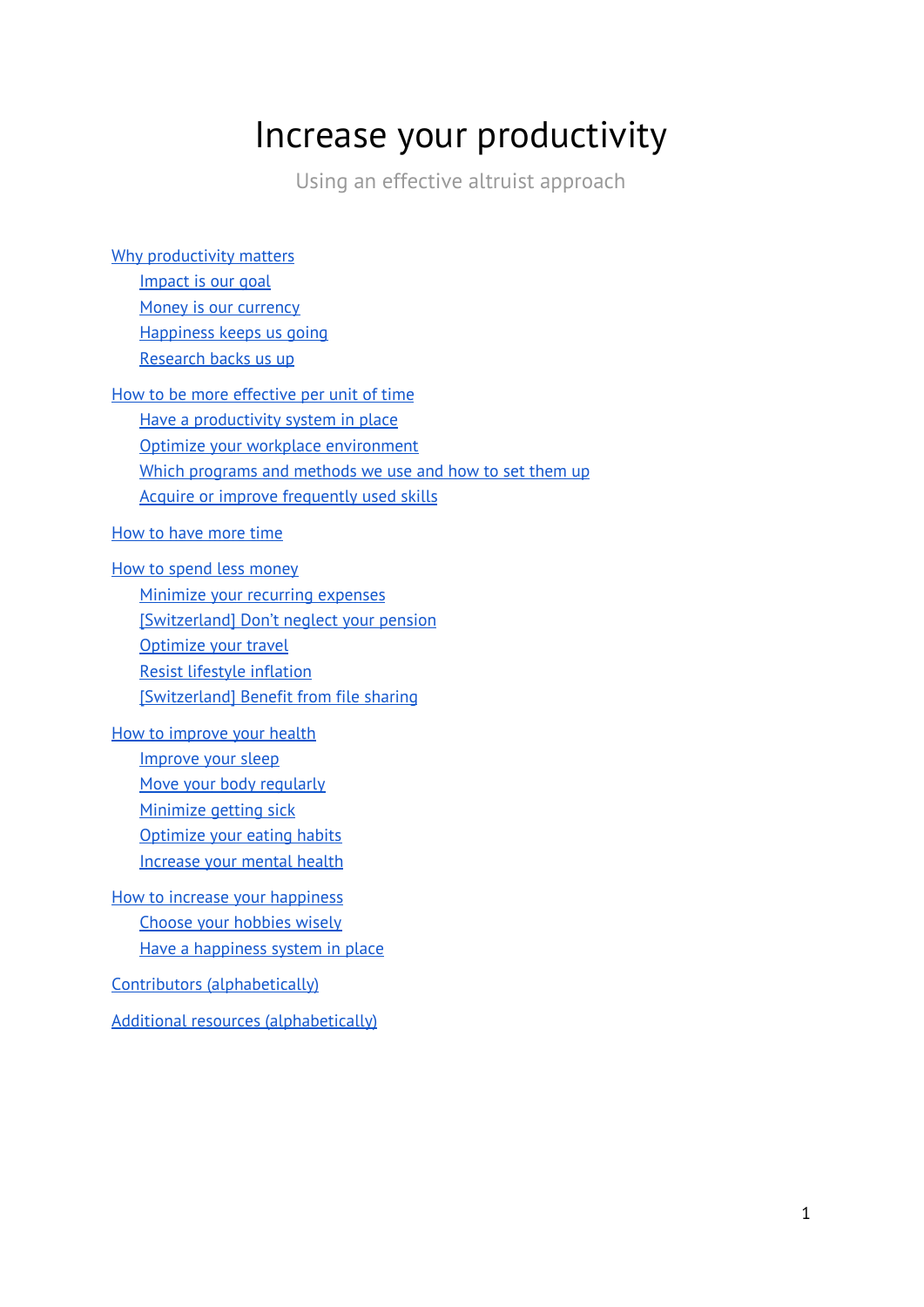# <span id="page-1-0"></span>Why productivity matters

#### <span id="page-1-1"></span>Impact is our goal

This document is intended for people who want to do the most good with the limited resources we have — independent of the path they have chosen for doing so. The following tips aim to increase your productivity in terms of being more productive per unit of time, having more time, spending less money, improving your health, and increasing your happiness. Unfortunately, it is easy to get lost in productivity advice and hard to effectively optimize your productivity. Therefore, this document focuses on the most impactful tips.

### <span id="page-1-2"></span>Money is our currency

When talking about our limited resources, we usually refer to time and money. Both of these resources are valuable and convertible into one another. If you do earning-to-give, your hourly wage is often a good approximation for how much one of your hours is worth. Taking this into account as part of the costs of a potential action and comparing it to its benefits can simplify your decision-making.

### <span id="page-1-3"></span>Happiness keeps us going

To keep up our work over an extended period of time, it is important to take care of ourselves physically and mentally. When thinking about our well-being, we should distinguish between happiness and desire. The latter is defined as strongly wishing for or wanting something — but oftentimes the desired things don't make us very happy. While we should optimize for happiness, we should pay close attention to not optimize for desire. Also, one should differentiate between [in-the-moment](https://www.youtube.com/watch?v=XgRlrBl-7Yg) happiness and remembered happiness. Intuitively, people think they remember their in-the-moment happiness, but their remembered happiness is surprisingly different. While ideally, we would only need to optimize for in-the-moment happiness, remembered happiness is often similarly or even more important to us. Nobel Prize laureate Daniel Kahneman [explains](https://conversableeconomist.blogspot.com/2019/01/daniel-kahneman-people-dont-want-to-be.html) it as follows: "People don't want to be happy the way I've defined the term — what I experience here and now. In my view, it's much more important for them to be satisfied, to experience life satisfaction, from the perspective of 'What I remember,' of the story they tell about their lives."

#### <span id="page-1-4"></span>Research backs us up

The title of a scientific *[publication](http://www.danielgilbert.com/DUNN%20GILBERT%20&%20WILSON%20(2011).pdf)* summarizes the relationship between money and happiness: "If money doesn't make you happy, then you probably aren't spending it right." Based on empirical research, the authors propose eight principles to help consumers get more happiness for their money:

*1. buy more experiences and fewer material goods*

 $\rightarrow$  The distinction between experiences and material goods is quite vague (e.g. buying hiking shoes or the possibility to hike safely). Therefore, the researchers asked participants about purchases the consumers were able to easily put into one of the two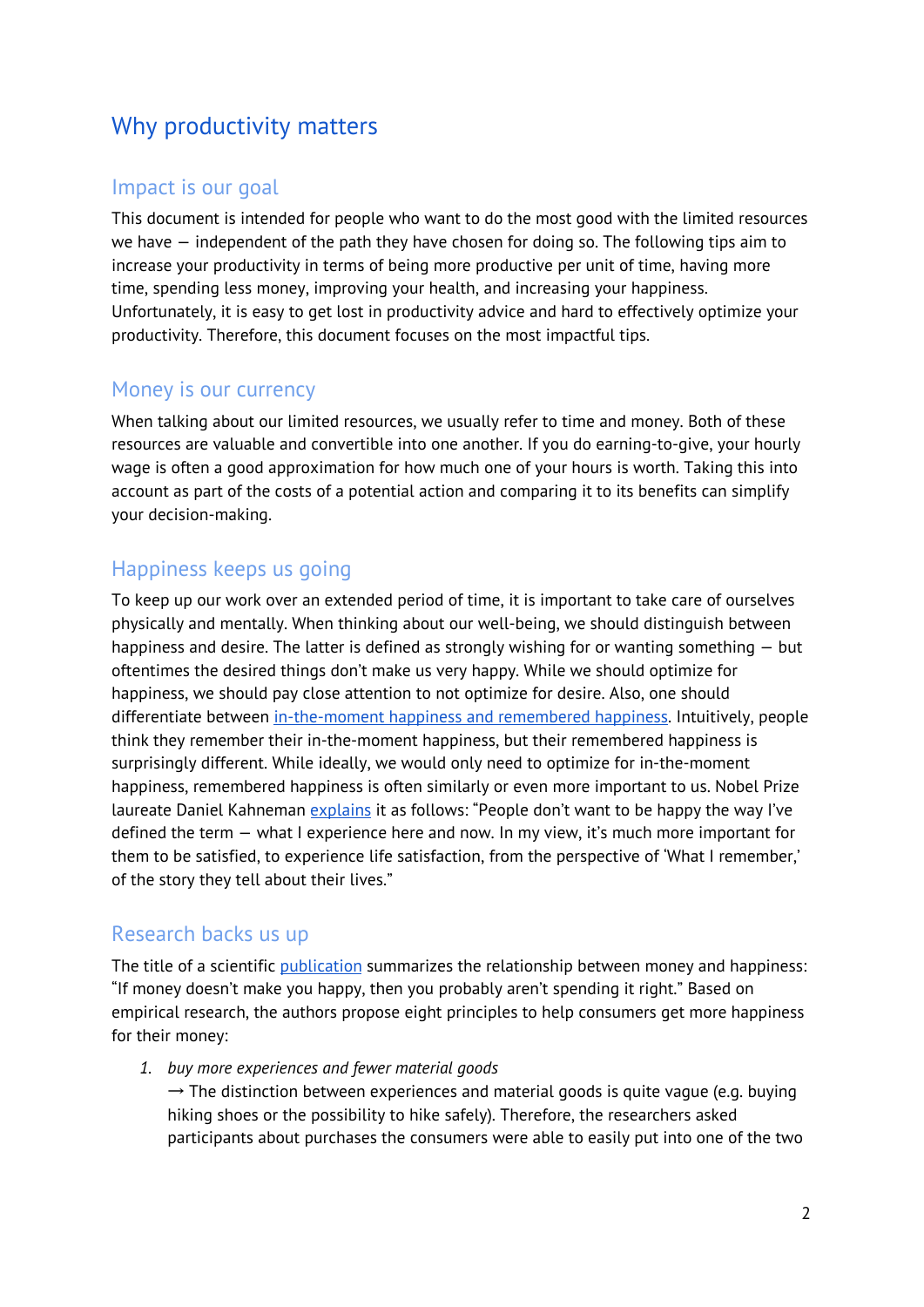categories. When looking at the results, it was pretty clear that their happiness increased more when buying experiential instead of material purchases $^1$ .

- *2. use your money to benefit others rather than yourself*
- *3. buy many small pleasures rather than fewer large ones*
- *4. avoid extended warranties and other forms of overpriced insurance* → *While a warranty is pretty much always net-negative in expected value (because the company providing the warranty needs to make a profit), it seems that for items that are important to get your work done the productivity lost from broken items is much larger than the cost of the warranty. Having a warranty not only means it often gets fixed more quickly but also that the time investment required to get it fixed is much smaller. So for laptops and similar items, a warranty can be worth it. For items whose main purpose is happiness, a warranty is most likely not worth it.*
- *5. delay consumption (profit from the benefit of anticipation and more)* → described [here](http://kai.sub.blue/en/meanderae.html) (h/t Ben)
- *6. consider how peripheral features of your purchases may affect your day-to-day life (think about a typical day in your life instead of expecting a purchase to have a lasting impact on your happiness)*
- *7. beware of comparison shopping (focus on the attributes of a product that will be important for your happiness instead of attributes that distinguish the available options)*
- <span id="page-2-0"></span>*8. pay close attention to the happiness of others (predict your enjoyment by looking at reviews).*

# How to be more effective per unit of time

#### <span id="page-2-1"></span>Have a productivity system in place

- 1. Find your methodological match: There's no one-size-fits-all productivity system, so we encourage you to try different approaches. Don't be afraid to adjust popular approaches in case they don't work for you. Some methodologies and setups we liked:
	- a. [Deep](https://www.calnewport.com/books/deep-work/) work: Focus without distraction on a cognitively demanding task.
	- b. Time [blocking:](https://www.calnewport.com/blog/2013/12/21/deep-habits-the-importance-of-planning-every-minute-of-your-work-day/) Plan out every moment of your day in advance and dedicate specific time "blocks" for certain tasks and responsibilities.
	- c. [Pomodoros](https://lifehacker.com/productivity-101-a-primer-to-the-pomodoro-technique-1598992730): Break your work down into short, timed intervals (called "Pomodoros") that are spaced out by short breaks.
	- d. [Getting](https://lifehacker.com/productivity-101-a-primer-to-the-getting-things-done-1551880955) Things Done: Keep track of what you need to do, should do, or should consider to do.
	- e. [Personal](https://lifehacker.com/productivity-101-how-to-use-personal-kanban-to-visuali-1687948640) Kanban: Manage your to-dos while avoiding to take on too much at once, and always having a visual, at-a-glance look at your work.
	- f. How I Am [Productive](http://everydayutilitarian.com/essays/how-i-am-productive/) by Peter Hurford.
- 2. Free mental capacity: Write everything down including tasks (also recurring ones), notes, events, and deadlines. Eliminate as many distractions as you can, including notifications, pop-ups, and clutter.

 $1$  E.W. Dunn et al. [\(2011\),](http://www.danielgilbert.com/DUNN%20GILBERT%20&%20WILSON%20(2011).pdf) p. 116: "Van Boven and Gilovich (2003) defined experiential purchases as those "made with the primary intention of acquiring a life experience: an event or series of events that one lives through," while defining *material purchases* as those "made with the primary intention of acquiring a material good: a tangible object that is kept in one's possession" (p. 1194)."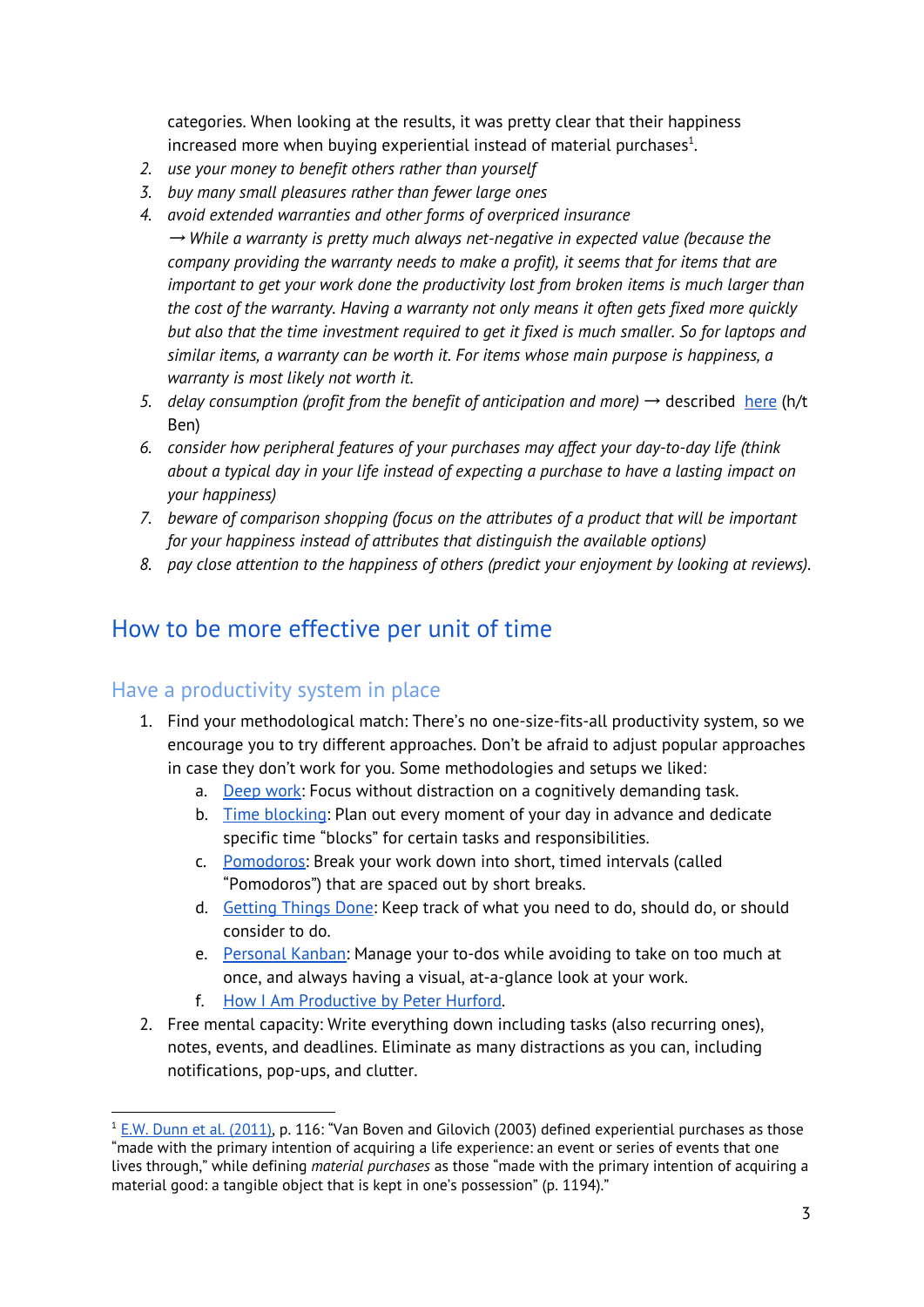- 3. Minimize switching costs due to multitasking and changing between contexts: Instead, try to batch similar tasks like answering emails or making phone calls.
- 4. Take advantage of switching benefits to keep your focus over a longer period of time: There's a saying that a change is as good as a rest. While taking real breaks is important, you can switch between different kinds of work like writing, coding, reading, or thinking to remain productive for very large proportions of a given day/week/year. All of these things can be very productive and the change in scenery can help to reduce the need for real breaks (h/t Ben).
- 5. Know your capacity: Make sure to be familiar with how much work you can reasonably get done — without risking a burn-out. Re-evaluate your current commitments and be critical when it comes to accepting additional ones. Most people underestimate the time they spend on tasks and projects. Therefore, it is very helpful to better understand your capacity. Tracking how much time you expect and use for individual tasks improves your estimates over time.
- 6. Plan for unexpected tasks: Scheduling your tasks is part of most productivity methods. Nevertheless, during the week, additional and sometimes important as well as urgent tasks will end up in your inbox. Therefore, it helps to allocate some time to unexpected tasks. The amount of time depends on your work. For example, for people with lots of firefighting tasks like project managers, not scheduling tasks on Fridays can make sense.
- 7. Review your work weekly (and quarterly): Conducting weekly [reviews](https://www.benkuhn.net/weekly/) is one of the most important steps you can take to a) assess your productivity, b) improve your productivity, and c) ensure that your tasks contribute to your goals. Most [checklists](https://zenhabits.net/weekly-review-key-to-gtd-and-achieving/) for weekly reviews include the following steps:
	- a. Pull out all loose papers, receipts, post-its, etc., and put them in your inbox.
	- b. Process your inbox.
	- c. Process your notes.
	- d. Review previous and upcoming calendar data.
	- e. Empty your head of everything not already in the system.
	- f. Process your mind dump as you would your inbox.
	- g. Review your to-dos.
	- h. Review your goals.
- 8. Try impact meditations: Ask yourself what you are doing and why you are doing it. This is an effort to prime yourself cognitively and emotionally for what you're trying to do (h/t Ben).

#### <span id="page-3-0"></span>Optimize your workplace environment

- 1. Use (noise-canceling or sound-isolating) headphones: Depending on your environment and sensory sensitivity, high-quality noise-canceling headphones like the [Sony](https://www.sony.com/electronics/headband-headphones/wh-1000xm3) [WH-1000XM3](https://www.sony.com/electronics/headband-headphones/wh-1000xm3) or Bose OuietComfort 35 wireless headphones II can be worth the money considering the increased productivity.
- 2. Use a noise generator: [MyNoise](https://mynoise.net/noiseMachines.php) has [white](https://mynoise.net/NoiseMachines/whiteNoiseGenerator.php) noise and [rain](https://mynoise.net/NoiseMachines/whiteRainNoiseGenerator.php) with special speech blocker settings in the menu on the right-hand side.
- 3. Use virtual coworking: [Focusmate](https://www.focusmate.com/) (h/t Misha, who used it for 550+ hours) allows you to schedule 50 min one-on-one coworking sessions for \$5/month and offers an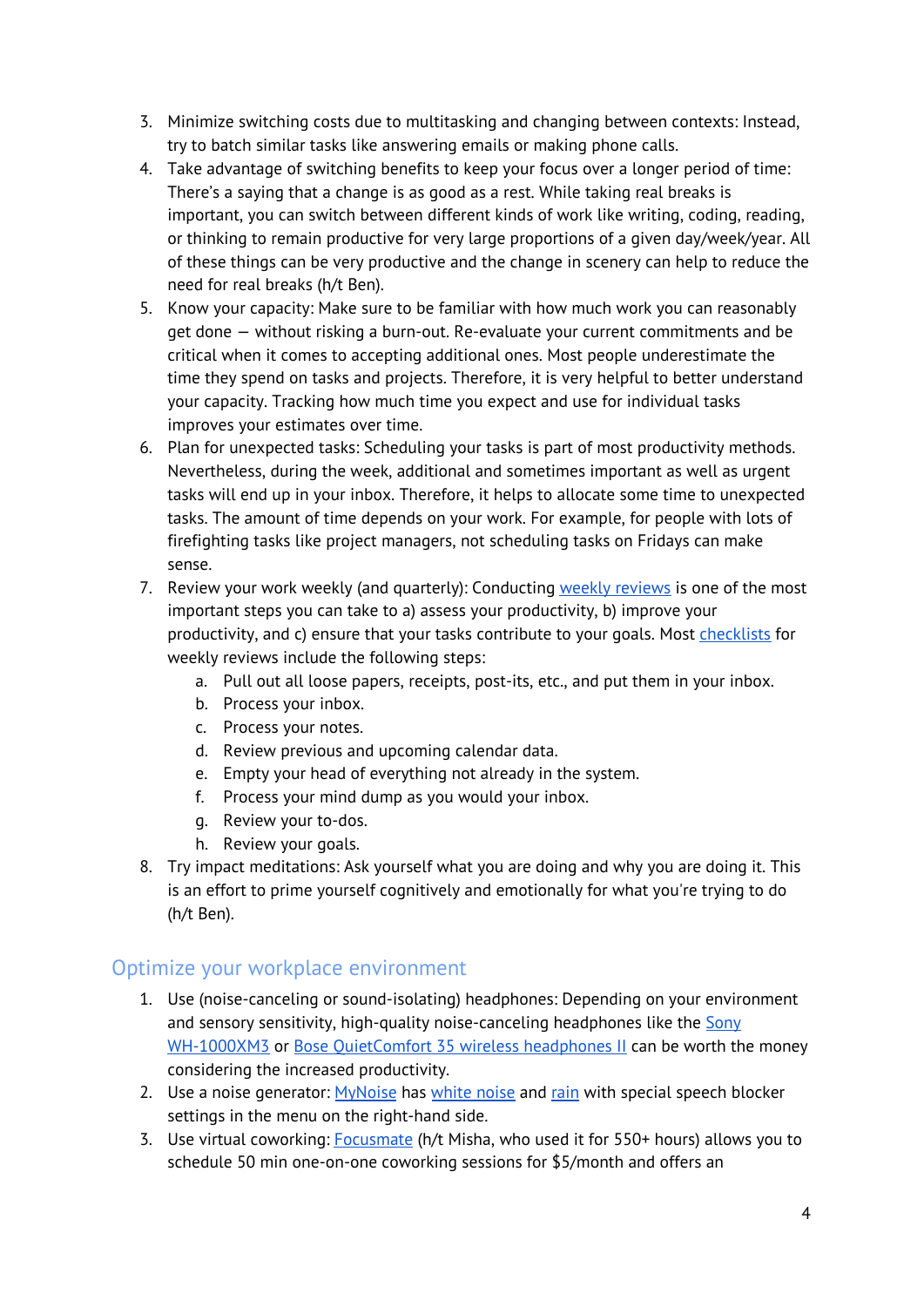experimental EA [Focusmate](https://www.focusmate.com/signup/EffectiveAltruism) group to work with EAs from around the globe. [Ultraworking](https://www.ultraworking.com/) (h/t Misha, who used it for hundreds of hours) provides a moderated coworking in Zoom (30 min work | 10 min break) and a methodology to have much better [sessions](https://www.ultraworking.com/twg#) for \$50/month. These virtual meetings can also be used for things other than desk work like exercise or routines.

- 4. Work earlier or later than your colleagues if that fits your sleep schedule.
- 5. Improve your video calls: Follow the blog post on how to make video calls [almost](https://www.benkuhn.net/vc/) as good as [face-to-face](https://www.benkuhn.net/vc/).
- 6. Make remote work: Follow the remote [playbook](https://www.tanjaruegg.com/remoteplaybook.pdf) from GitLab.

#### <span id="page-4-0"></span>Which programs and methods we use and how to set them up

Take a look at which [programs](https://docs.google.com/document/d/1Y-21CUQX-SrRyxMIXrCViRXh5Shn-zrhDO0UnPZD_MQ/edit?usp=sharing) and methods we use and how to set them up on different operating systems.

### <span id="page-4-1"></span>Acquire or improve frequently used skills

- 1. Examples: writing in general, specific kinds of writing (academic, mass media, short-form, etc.), reading, quantitative abilities, Bayesian calculations, red-teaming/adversarial thinking, coding.
- 2. Use spaced repetition: This evidence-based learning technique is usually performed with flashcards. Newly introduced and more difficult flashcards are shown more frequently, while older and less difficult flashcards are shown less frequently to exploit the psychological spacing effect. Create a spaced repetition practice for crucial knowledge relevant to your work and interests (h/t Ben). [Anki](https://apps.ankiweb.net/) is a great free app for this.
- 3. Use knowledge organization systems like the Memory Palace [technique](https://artofmemory.com/wiki/How_to_Build_a_Memory_Palace) or the [Zettelkasten](https://www.lesswrong.com/posts/NfdHG6oHBJ8Qxc26s/the-zettelkasten-method-1) method.

# <span id="page-4-2"></span>How to have more time

- 1. Chores:
	- a. Outsource low-attention chores (e.g. do laundry) or combine them with productive or relaxing activities (e.g. listen to podcasts or watch TV shows).
	- b. Buy a (second-hand) dishwasher: It's a small investment compared to the time savings and in general, dishwashers are more energy and [water-efficient](https://grist.org/climate/science-dishes-out-an-answer-on-the-old-handwashing-vs-dishwasher-debate/) than manual washing. [Switzerland] [Leibacher](https://www.ricardo.ch/de/ratings/leibacherhaushalt) offers second-hand dishwashers for ~350 CHF including delivery and assembly.
	- c. Order groceries to your doorstep: [Switzerland] [Migros](https://shop.migros.ch/de/supermarket/home) Online is usually cheaper than  $\frac{\text{coop@home}}{\text{Home}}$  $\frac{\text{coop@home}}{\text{Home}}$  $\frac{\text{coop@home}}{\text{Home}}$ . You can also save some money by signing up for  $\frac{\text{Cumulus}}{\text{sumulus}}$ Migros' loyalty card, or [Supercard,](https://www.coop.ch/de/unternehmen/kontakt/kategorienuebersicht/supercard.html) Coop's loyalty card. Feel free to mention that we ([tanjaruegg@gmail.com\)](mailto:tanjaruegg@gmail.com) recommended Migros Online to you in case they still ask about it during the registration process. :)
	- d. Buy a (second-hand) vacuum robot: Basic ones are good for smaller flats; fancier ones with an internal map are good for larger flats or complex layouts (h/t Lars).
- 2. Cooking (the following tips save time and money but the appliances can add clutter):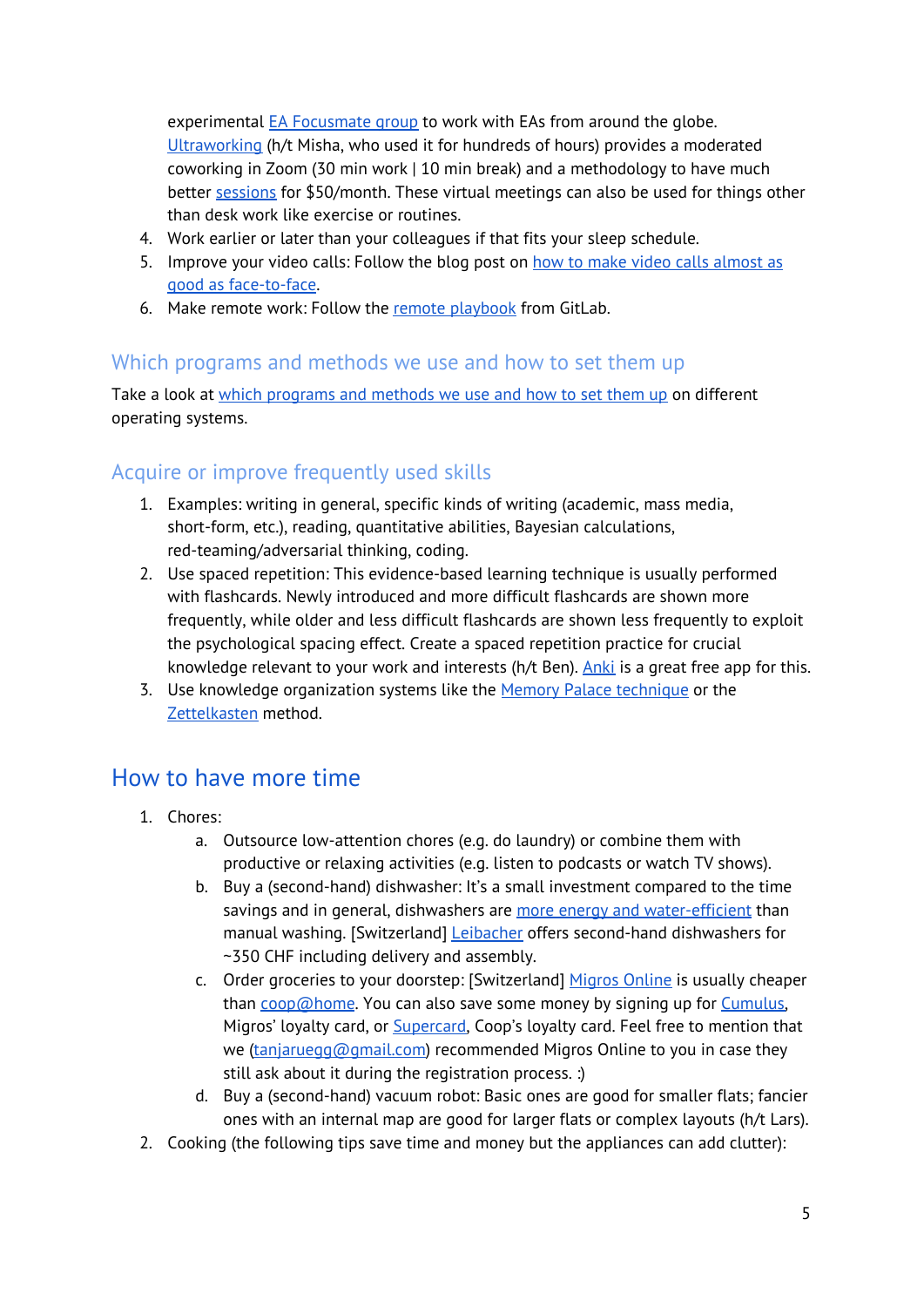- a. Replace some meals with  $Huel$  (use the referral code "Tanja Rüegg" to get £10) or **[Queal](https://queal.com/) (£1 per meal). Queal offers a** 7% discount for [effective](https://queal.com/ea) altruists and a special discount (~50%) for EA organizers and GWWC pledgers but you have to contact Queal for the latter (h/t Misha).
- b. Cook big amounts of soups, curries, etc. and freeze most of it in small portions (h/t Imma). Some approaches like Meal Prep [Sunday](https://www.reddit.com/r/MealPrepSunday/) or Once a Month Meals focus on cooking only once a week or month, respectively (h/t Ben). But this needs a lot of freezer space and I only know a few people who have been sticking to it for a long time.
- c. Buy a rice cooker and use it for entire meals: Add raw vegetables, canned beans, tofu, spices, and rapeseed oil before cooking. If you eat rice frequently (more than three servings per day), the arsenic contained in it can be a [concern](https://www.youtube.com/watch?v=EIM_zjCmQ5Y) and it might make sense to soak the rice overnight before draining and cooking.
- d. Buy Swiss Rösti as a cheap, healthy, and low-effort meal (the big Rösti that takes up the whole pan, not the small ones that are sold under the name Rösti internationally).
- e. Buy a microwave to create quick and healthy meals like the ones from [Peter](https://web.archive.org/web/20180112135408/http://mcntyr.com/peter-special/) [McIntyre](https://web.archive.org/web/20180112135408/http://mcntyr.com/peter-special/).
- f. Buy a stand mixer to blend protein shakes or power smoothies like the ones from Holden [Karnofsky](http://powersmoothie.org/).

 $\rightarrow$  To make sure your cheap, healthy, and low-effort meals are not causing undue suffering to animals, please refer to the tips on how to easily [substitute](#page-12-0) animal [products](#page-12-0).

- 3. Writing: Use an automated proofreader like [Grammarly.](https://addons.mozilla.org/en-US/firefox/addon/grammarly-1/)
- 4. General: Evaluate which actions (e.g. buying a dishwasher or taking an Uber ride) end up saving time as Joey Savoie did in this [spreadsheet.](https://docs.google.com/spreadsheets/d/1TOfg-rRd-Jd2B0sUVOPryWbcpZsn3_2349v0BuZUzZ4/edit?fbclid=IwAR3LDah1BD949bzuUPzAKb7akPwIjdi_lEYhbl6NMDl_z5Oa6O0nC2BZ5Ag#gid=0) Refer to [wirecutter.com](https://www.nytimes.com/wirecutter/) for all sorts of product recommendations (h/t Misha).

# <span id="page-5-0"></span>How to spend less money

### <span id="page-5-1"></span>Minimize your recurring expenses

- 1. Rent and entertainment:
	- a. Rent a cheap apartment. But make sure to not I) risk your health (e.g. mold present), II) waste your time (e.g. dishwasher not permitted), III) reduce your happiness and productivity by commuting (home should be close or have good public transport connections to work).
	- b. Share your flat with other people in case the potential negative effect on your well-being is worth less than the money saved.
	- c. [Switzerland] Ask your landlord to seal your cable contract to pay less rent: Usually, you pay a basic tier subscription fee as part of your rent because your landlord has a business contract with a specific cable provider. Nowadays, most people don't need a cable contract anymore or they choose one themselves. Check your rental agreement or your auxiliary cost statement to see whether you pay ~40 CHF per month for it.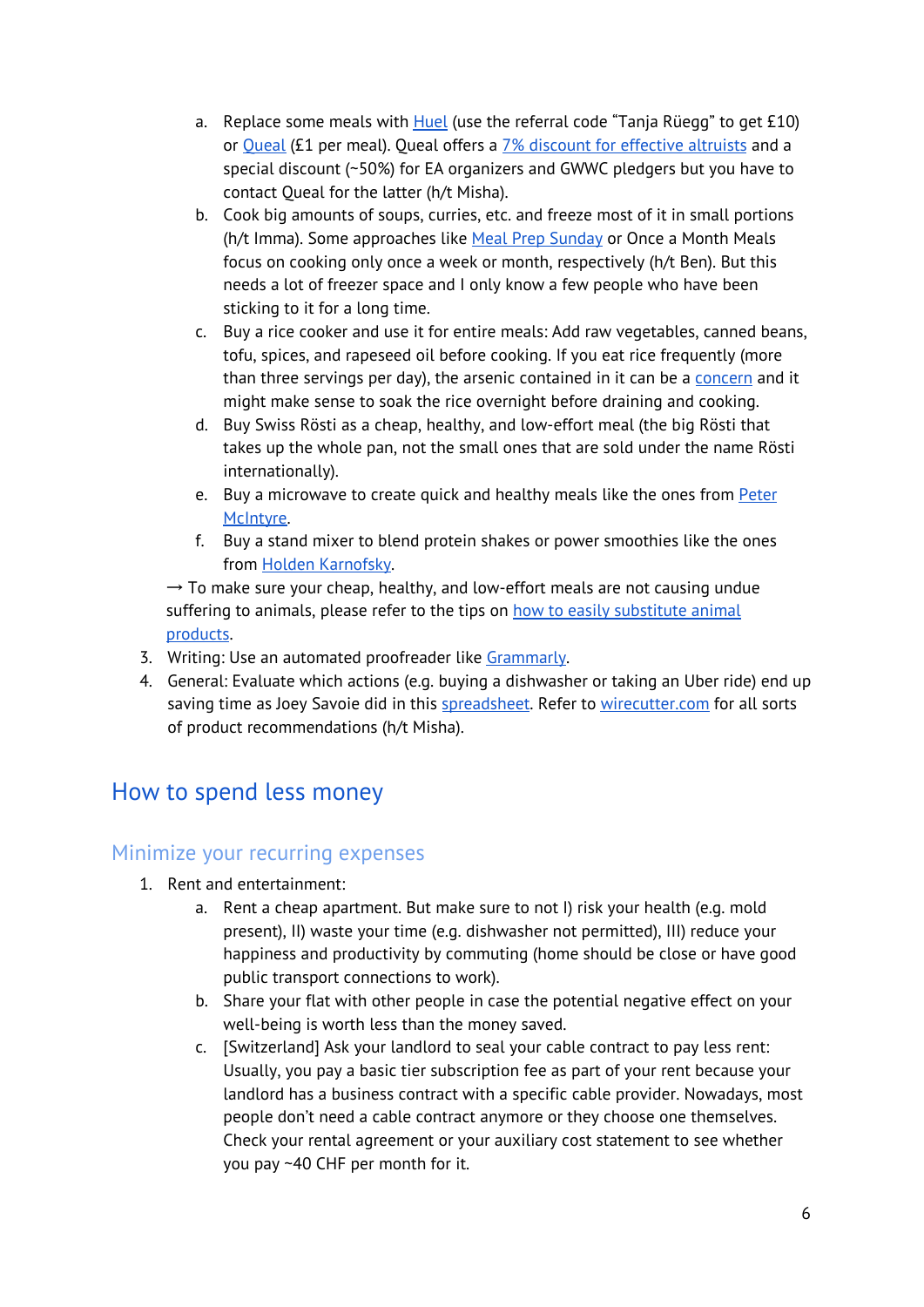- d. Find a mobile phone subscription with a good value for money: [Switzerland] [Salt](https://www.salt.ch/en/) offers great deals but has a very bad cell phone reception in the countryside. If you're almost always in big cities, you should wait for one of their temporary promotions where you can get unlimited mobile data, calls, and SMS for 30 CHF per month.
- e. Find an internet subscription with a good value for money: [Switzerland] [Salt](https://www.salt.ch/en/) offers 10Gbit/s up- and download for 49 CHF per month (or 39 CHF per month in case you have a Salt mobile phone subscription).
- 2. [Switzerland] Health insurance, medications, and dentists:
	- a. Find the cheapest health insurance each year using a comparison website like [Comparis.](https://en.comparis.ch/) Choose the lowest deductible in case you go to the doctor often and/or have chronic medical issues (rule of thumb for adults: yearly health costs of more than 1900 CHF). Otherwise, choose the highest deductible.
	- b. Don't buy additional health insurance. They are usually not worth the money.
	- c. Buy generic instead of original medicines. Generics are not just generally cheaper, you also only have to pay a deductible of 10% instead of 20%.
	- d. Order your medicines from an online pharmacy like [zurRose.](https://www.zurrose.ch/) It is quicker and cheaper than buying from your pharmacy in-person.
	- e. Find a dentist with a dentist's tariff ("Taxpunktwert") below or equal to 1 like [Zahnfair](https://www.zahnfair.ch/) in Zurich (Zahnfair's dentist's tariff = 0.9). Unfortunately, basic health insurance doesn't cover dental expenses and dentists are very expensive. The dentist's tariff indicates the price level of the dentist because it is used as a multiplier to calculate the price of individual services.
- 3. Groceries and food:
	- a. While ordering food can be worth it to get more work done, eating out for fun is usually one of the most expensive things in terms of how much value one gets out of it. Generally, it's more effective to cook at home, keep it simple, healthy, and don't spend too much time on it.
	- b. Buy tasty and cheap food from Asian shops. They usually have many plant-based options like tofu and seitan (e.g. [mock](https://www.google.com/imgres?imgurl=https://images-na.ssl-images-amazon.com/images/I/51kyLSq5tgL._SY445_.jpg&imgrefurl=https://www.amazon.co.uk/Chung-Mock-Duck-Vegetarian-280/dp/B006GC4I9A&h=445&w=271&tbnid=svnOoZngDMvocM:&q=mock+abalone&tbnh=151&tbnw=92&usg=__reJXn6eY966G1g1tA1YwrlBevHk%3D&vet=10ahUKEwiavqytgbjcAhVSKewKHeaAB58Q_B0I1QEwGQ..i&docid=jx232bN0iicAlM&itg=1&client=ubuntu&sa=X&ved=0ahUKEwiavqytgbjcAhVSKewKHeaAB58Q_B0I1QEwGQ) duck). Seitan, lentils, and beans are useful to make sure you don't just rely on soy to get protein (there is a great deal of [controversy](https://veganhealth.org/soy-part-1/#thyroid) surrounding soy foods, mostly due to their isoflavones which can bind to estrogen receptors and affect thyroid hormone). Make sure to buy the [Healthy](https://www.amazon.com/Healthy-Boy-Brand-Mushroom-Sauce/dp/B007YY6O2I) Boy soy sauce when at an Asian store, it makes everything taste great.
	- c. Make cheap Seitan yourself: Home-made seitan is about 90% cheaper than store-bought seitan (not corrected for time investment) and can be packaged and frozen in the desired form, preparation, and amount for a long time. [Switzerland] Most shops will sell the base (wheat gluten) pre-packaged for 8-16 CHF/kg. The most cost-effective version is asking a local bakery that is supplied by **[PISTOR](https://www.pistorone.ch/index.php/locale:de_CH/catalog2/products/11929/backerei-confiseriehalbfabrikate/starkepulver/weizenstarkeweizengluten/weizengluten-weizenkleber)** for the 12.5kg bag and sharing it among some people. Since we're adding another ~50% water to it while preparing, this drops the price of the finished product down to ~2.60/kg, compared to ~20-25/kg for store-bought seitan. The finished version will have ~40-70g protein/100g, depending on water content, which is really good value (h/t Dominic).
	- d. Create no-bake [protein](https://darebee.com/recipes/homemade-no-bake-protein-bars.html) bars instead of buying unhealthy, expensive snacks.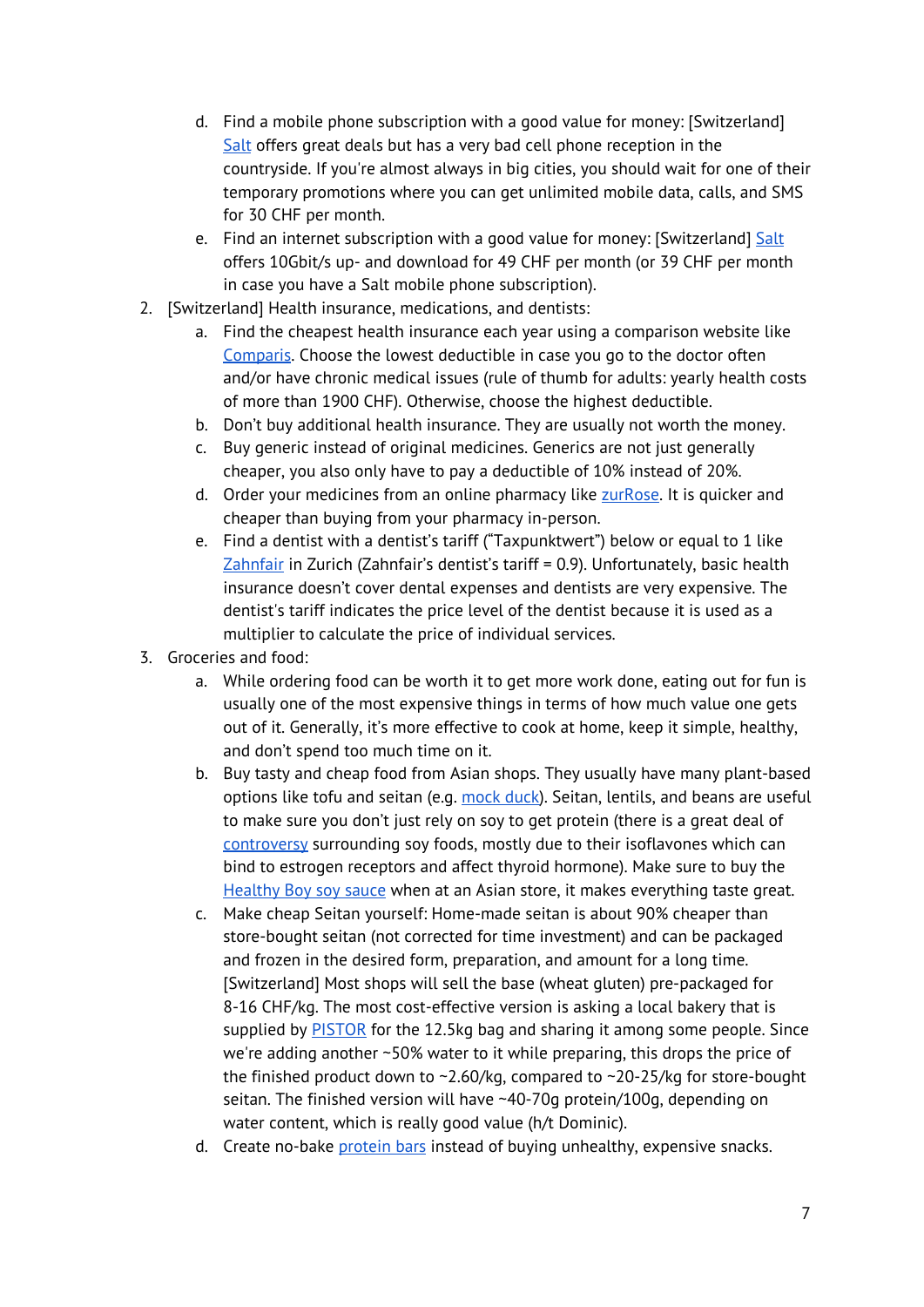- e. [Switzerland] In general, Lidl is the cheapest of the four largest supermarkets in Switzerland, followed by Aldi, Migros, and Coop. Lidl also offers cheap and tasty plant-based meat alternatives.
- 4. Subscriptions: Check your online banking account for regular payments you forgot to cancel or you don't need anymore.
- 5. Bank, credit card, and funds:
	- a. [Switzerland] Choose the free mobile bank [neon](https://www.neon-free.ch/en/) (use the referral code Y28CTN to get 20 CHF) from Hypothekarbank Lenzburg. It doesn't offer a debit card but a credit card that allows you to pay in various currencies with very low fees (similar to TransferWise\*). The free mobile bank  $Zak$  from Bank Cler has a similar package that offers an additional discount but no low fees for other currencies. Unfortunately, I had very bad experiences with Zak's customer support (I ended up without any access to my money for 10 days while being abroad).
	- b. [Switzerland] Use the free American Express [Cashback](https://www.cashback-cards.ch/en) Card (use the referral code FC40XBP4B to get 40 CHF) with 1% cashback whenever possible and the free [Cumulus](https://www2.cembra.ch/mgm.html?mgm=32b9b6768da19e183e7ff557b55c560d) credit card<sup>\*</sup> with 0.33% cashback otherwise.
	- c. Convert money into various currencies and pay abroad with very low fees using [Revolut](https://revolut.com/referral/tanjabfo0)\* or [TransferWise](https://transferwise.com/invite/a/tanjar48)\*.
	- d. Invest your money in exchange-traded funds (ETFs) like [VOO](https://finance.yahoo.com/quote/VOO/) or [VTI.](https://finance.yahoo.com/quote/VTI/) Putanumonit has a relatively simple (US-centric) guide to [investment](https://putanumonit.com/2017/02/10/get-rich-slowly/) and a great [explanation](https://putanumonit.com/2020/02/27/seeing-the-smoke/) of the efficient market hypothesis (h/t Miles). The cheapest options for Swiss investors are **[Degiro](https://www.degiro.eu/)** (for investments below USD 100'000) and [Interactive](https://www.interactivebrokers.com/) Brokers (for investments above USD 100'000).
	- e. If you and your partner both have a credit card, ideally one should have a MasterCard and one should have a Visa. Sometimes only one of them will be accepted and sometimes the fees will be quite different.

\* These links contain a referral code so that we both get a thank you. :)

- 6. Hobbies:
	- a. Invest in some sporting goods for your home or even a small home gym: The Bowflex [SelectTech](https://www.fitness-superstore.co.uk/bowflex-2-24-kg-selecttech-dumbbells-pair.html) 552 dumbbells take little space and are designed very well for ~200 CHF (h/t Misha). Or instead of commuting to the gym, waiting until the squat rack is free (you should use free weights) and paying more than 400 CHF per year, lift at home if you have enough space in your flat. Buy a [power](https://www.gorillasports.ch/de/fitnessgeraete/hantelstaender/power-cage-gorilla-sports) cage (safety is very important), a [bench](https://www.gorillasports.ch/de/fitnessgeraete/hantelbank/multi-flachbank-weiss-schwarz), a [barbell](https://www.gorillasports.ch/de/hantelstangen/olympia-50-51-mm/langhantelstange-federverschluss-218cm-x-50mm-olympia), and [weight](https://www.gonser.ch/hantelscheibe-gripper-gewicht-10-kg/sport-freizeit/fitness-krafttraining/hantelstangen-gewichte/a-2438/) plates (~1000 CHF in total). It could be beneficial to try different machines (e.g. rowing machines can be very good value and exercise a lot of your body at once) by renting them or using a gym day pass to see whichever works best for you before making a rather expensive purchase (h/t Miles, Misha).
	- b. Buy your video games on  $G2A$ : They are often permanently cheaper than Steam offers. The discount rate is extremely high in the gaming area. If you don't need the newest games to be happy and you can delay your gaming experiences by approximately two years, you'll probably save around 90% on game purchases. Also, with older games, you might be able to run everything without investing in hardware at all. If you need the newest games, don't game often, don't have a good computer and have a good internet connection, use cloud gaming instead of buying a gaming computer. We use **Shadow**.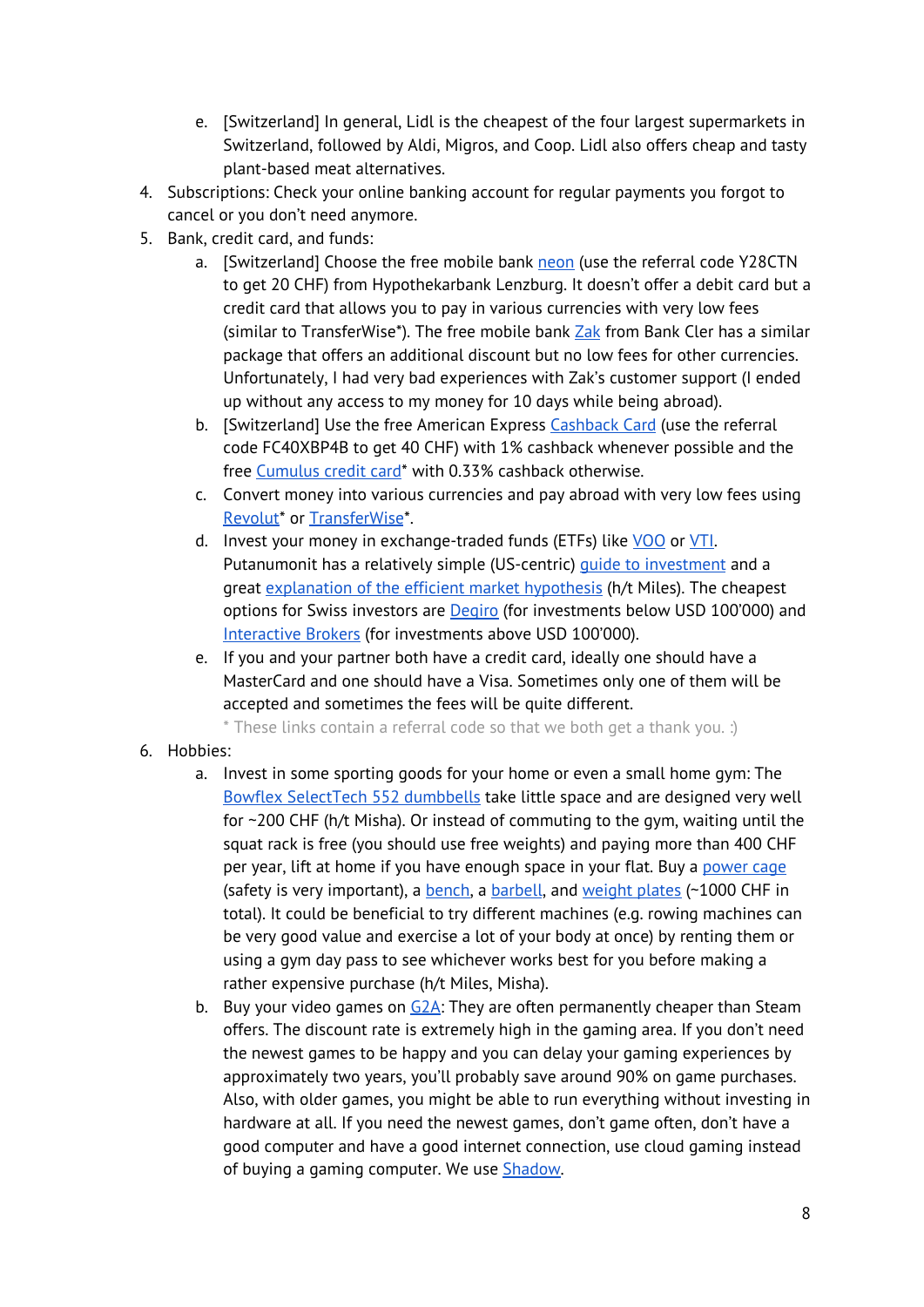c. This EA forum [post](https://forum.effectivealtruism.org/posts/oQCew7TYn35HycJpq/how-to-have-cost-effective-fun) written by Kat Woods offers a guide on how to maximize fun per dollar with limited resources.

# <span id="page-8-0"></span>[Switzerland] Don't neglect your pension

- 1. First pillar: OASI (Old Age and Survivors' Insurance; AHV)
	- a. Avoid a shortfall: Regardless of whether or not you are gainfully employed, you must pay contributions consistently to OASI and additional insurances, to be eligible for a full OASI pension when you come to retire. Employed persons must make contributions from 1 January following their 17th birthday until the standard retirement age, or until they leave their job, in case they work beyond the standard retirement age. Those who are not employed must make contributions from 1 January following their 20th birthday until the standard retirement age. Gaps in contributions result in a reduction in the OASI pension. If you miss a year's contribution, your pension will in principle be reduced by at least 2.3%. The contributions of persons who are not employed are deemed to be fully paid, provided their spouse or their registered partner is gainfully employed, and that his or her contributions — together with those of his or her employer — amount to at least twice the minimum contribution. To check if you have any gaps in contributions, order a free account statement [here](https://www.ahv-iv.ch/en/Leaflets-forms/Statement-of-the-individual-account/Switzerland). You can close gaps by paying the missing contributions. This is only possible, however, for gaps in periods during which you were insured in Switzerland and which occurred in the last five years. It is not possible to make up for missed payments from an earlier date.
	- b. Beware of the marriage penalty: While the marriage tax penalty is quite well-known (combination of incomes within a progressive income tax system), most people don't know about the marriage OASI penalty. When it comes to the pensions received by a married couple, they must not exceed 150% of the maximum pension for an individual. Thus, a married couple loses up to 14220 CHF per year based on the current laws. This [article](https://www.moneyland.ch/en/marriage-switzerland-pros-and-cons) summarizes the financial pros and cons of getting married. A creative alternative is to organize a wedding ceremony without getting married legally (h/t Imma).
- 2. Second pillar: Occupational pension
	- a. Don't lose your work pension contribution when changing employers: If you change employers, you will need to transfer your existing contributions to the second pillar to the new pension fund. If you lose or quit your job, you will need to transfer the funds into a vested benefits account. This account will be locked until you get a new job (and a new pension fund) or you reach retirement age.
- 3. Third Pillar: Private pension
	- a. Invest your private pension in ETFs: In case you pay into the third pillar, invest in exchange-traded funds (ETFs) using a provider like [VIAC](https://viac.ch/en/) or [finpension.](https://finpension.ch/en/)
	- b. Reduce taxes by staggering pay-outs: In the third pillar, the withdrawal of pension assets is taxed. Since taxation is progressive, the percentage tax rate rises with increasing retirement capital. For this reason, it is worthwhile distributing your retirement assets among up to five accounts to enable a staggered withdrawal.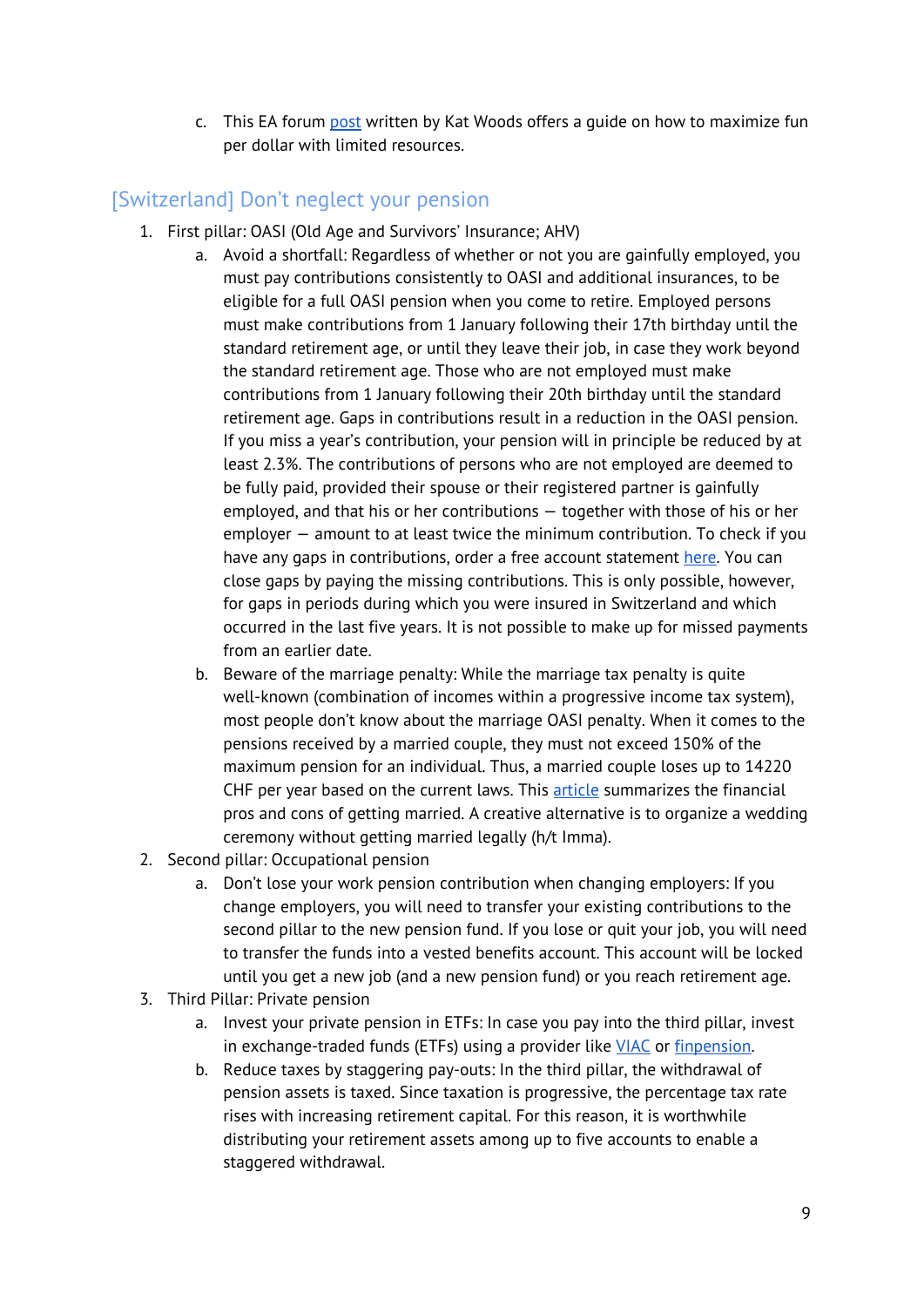# <span id="page-9-0"></span>Optimize your travel

#### **General**

- 1. Book sooner rather than later. In case you buy tickets where you can't get a full refund: Take the uncertainty of your plans into account and don't book too soon. While booking early is cheaper, the price difference between a year and six months generally wouldn't be that large (h/t Imma, Miles).
- 2. Check whether flying really is overall more productive than traveling by train or bus:
	- a. Make sure to compare the door to door price and time. The resources for pre and after transport as well as waiting times can change the price and duration of a journey drastically. Compare different flight prices using **[skyscanner.com](http://skyscanner.com/)**.
	- b. Take into account the possibility to work, read, and relax during the trip.
	- c. Expect some degree of sleep deficiency when you travel in the evening or night or have to get up early.
	- d. If you are concerned about carbon emissions, compensate or have a heuristic like "if traveling by train costs X more or takes Y longer than flying, I fly".
- 3. Book a seat on the train if you expect the journey to be long and/or the train to be full.
- 4. Make sure you have mobile internet on the way. Plan in advance what you want to do.

#### Switzerland

- 1. If you frequently travel by public transport within Switzerland, buy a **[HalbTax](https://www.sbb.ch/en/travelcards-and-tickets/railpasses/half-fare-travelcard.html)**. When booking a train connection, check if there is a discount for the Intercity part of your travel. E.g. when traveling from Zurich to a village near Bern, buying a ticket directly to your destination may be much more expensive than buying a discounted fare from Zurich HB to Bern plus local transport tickets for the other parts of your journey.
- 2. For international travel, check the websites of the neighboring country's train company as well. Their prices are different and often lower [\(Germany,](https://www.bahn.com/en/view/index.shtmlhttps://www.bahn.com/en/view/index.shtml) [Italy](https://www.trenitalia.com/en.html), [France,](https://en.oui.sncf/en/train-ticket) [Austria](https://www.oebb.at/en/)).

#### Germany (h/t Lars, Imma)

- 1. Cheap train tickets are generally bound to a specific connection. However, if your overall arrival time via that connection is expected to be delayed by 20 or more minutes, you may deviate from that route. This even allows you to take a faster connection which would often be more expensive. Thus, you could technically arrive earlier than expected.
- 2. If your train connection is delayed by 1+ hour, you can ask back 25% of the fare (2+ hours: 50%) using this [form.](https://www.bahn.de/p/view/service/auskunft/fahrgastrechte/entschaedigung.shtml) You are supposed to send the form via post, but we always got our money back when sending a pdf version and some introductory words to [fahrkartenservice@bahn.de.](mailto:fahrkartenservice@bahn.de)
- 3. German train tickets often cost the same for any destination in the region. You can use this strategically to get a free regional transport trip to a neighboring town.
- 4. International tickets can be interrupted for up to 3 days. If you want to travel to place A in Germany, stay for some time, then continue to place B, you may be able to book a connection directly to B, via place A.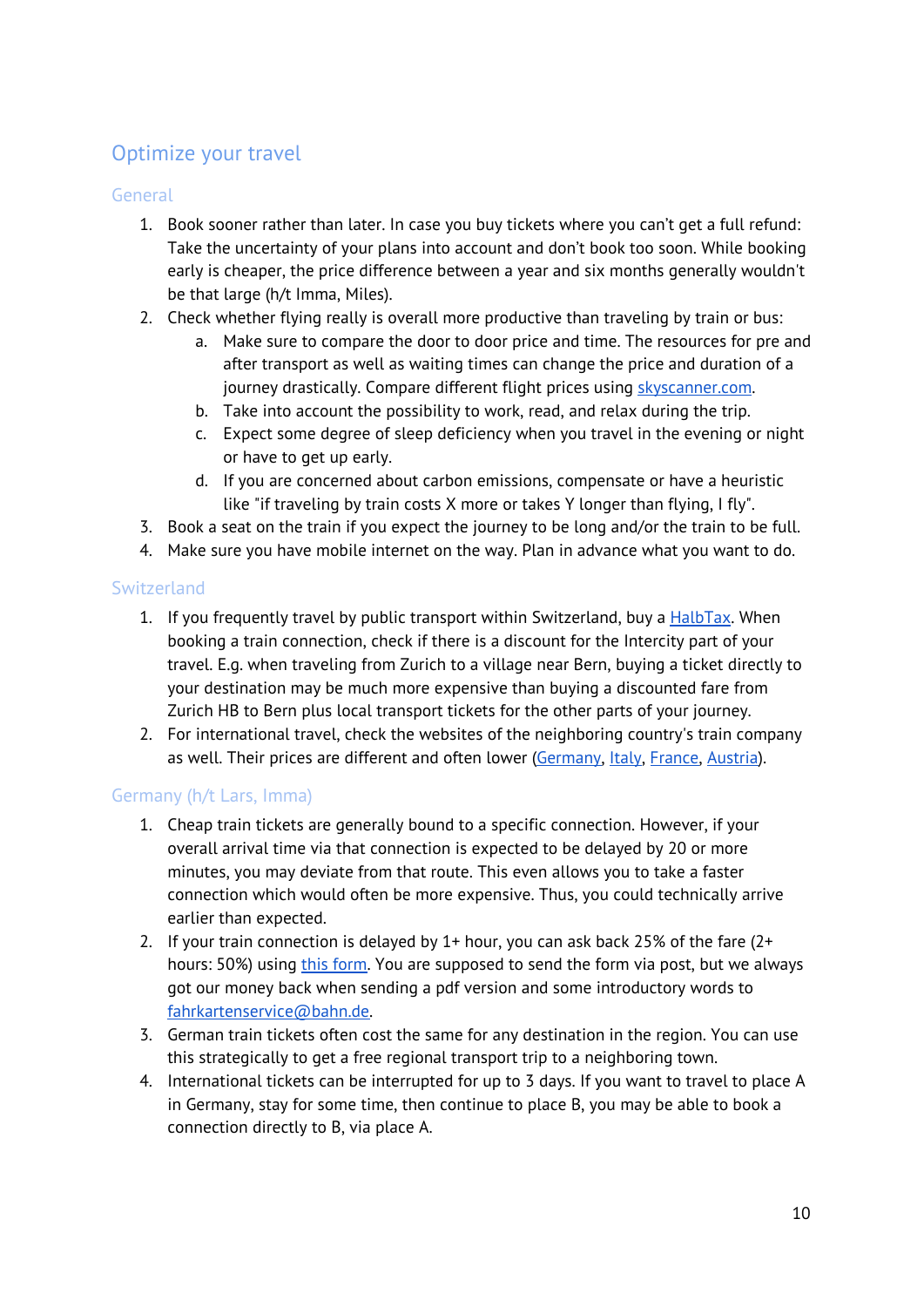- 5. A BahnCard 25 gives you a 25% discount on all prices and is easily worth the cost after a few rides per year. The 50% discount card doesn't give a 50% discount on regional tickets or saver tickets.
- 6. You can collect a bonus point for every starting Euro of a ticket, and 1000 bonus points (valid for 3 years) give you a free trip within Germany — which you can use for your otherwise most expensive trip on short notice. Be aware that the free *international* journey for 2000 bonus points can only be redeemed at a German ticket office (information as of 2019).

#### Netherlands (h/t Imma)

- 1. Get the subscription from the Dutch railways that fits your lifestyle. See the NS [Flex](https://www.ns.nl/en/nsflex/webshop#/bestelling/producten) [website](https://www.ns.nl/en/nsflex/webshop#/bestelling/producten) to find out what's best for you. An NS Flex subscription is worth it even if you are in the Netherlands only occasionally. You can change your subscription every month (set a reminder for it!). If you have a subscription, get a *samenreiskorting* — 40% discount outside peak hours for up to three people traveling with you.
- 2. [Rent](https://www.ns.nl/en/door-to-door/ov-fiets) a bike to reach your final destination  $-$  more flexible than a bus.

#### <span id="page-10-0"></span>Resist lifestyle inflation

Spending more as you earn more is called lifestyle inflation, and it's a common spending trap. You can save a lot of money by making sure not to adjust your lifestyle expectations upwards just because you have a higher income.

### <span id="page-10-1"></span>[Switzerland] Benefit from file sharing

In Switzerland, downloading or streaming (but not uploading) content made available online without the copyright-holder's consent for private use is legal.

- 1. Research papers: [Sci-Hub](https://sci-hub.se/)
- 2. Research papers and some books: [libgen.me](https://libgen.me/)
- <span id="page-10-2"></span>3. Books: [b-ok.org](http://b-ok.org/)

### How to improve your health

Especially when it comes to improving your health, experimenting with what works for you is highly important. The advice below should offer a starting point but isn't exhaustive. If something doesn't work for you, continue to try evidence-based solutions!

#### <span id="page-10-3"></span>Improve your sleep

- 1. Optimize your bedroom environment:
	- a. Test different temperatures to find out which is most comfortable for you. Around 16-18°C (60-65°F) is best for most people.
	- b. Try to use a sleeping mask and/or blackout curtains to minimize external light.
	- c. Try to use earplugs to minimize external noise because even if the noise doesn't wake you up, it can still disrupt sleep quality. If earplugs aren't enough, try noise-canceling headphones (in combination with earplugs). This is also an option for side sleepers if they use a memory foam neck pillow. One can prevent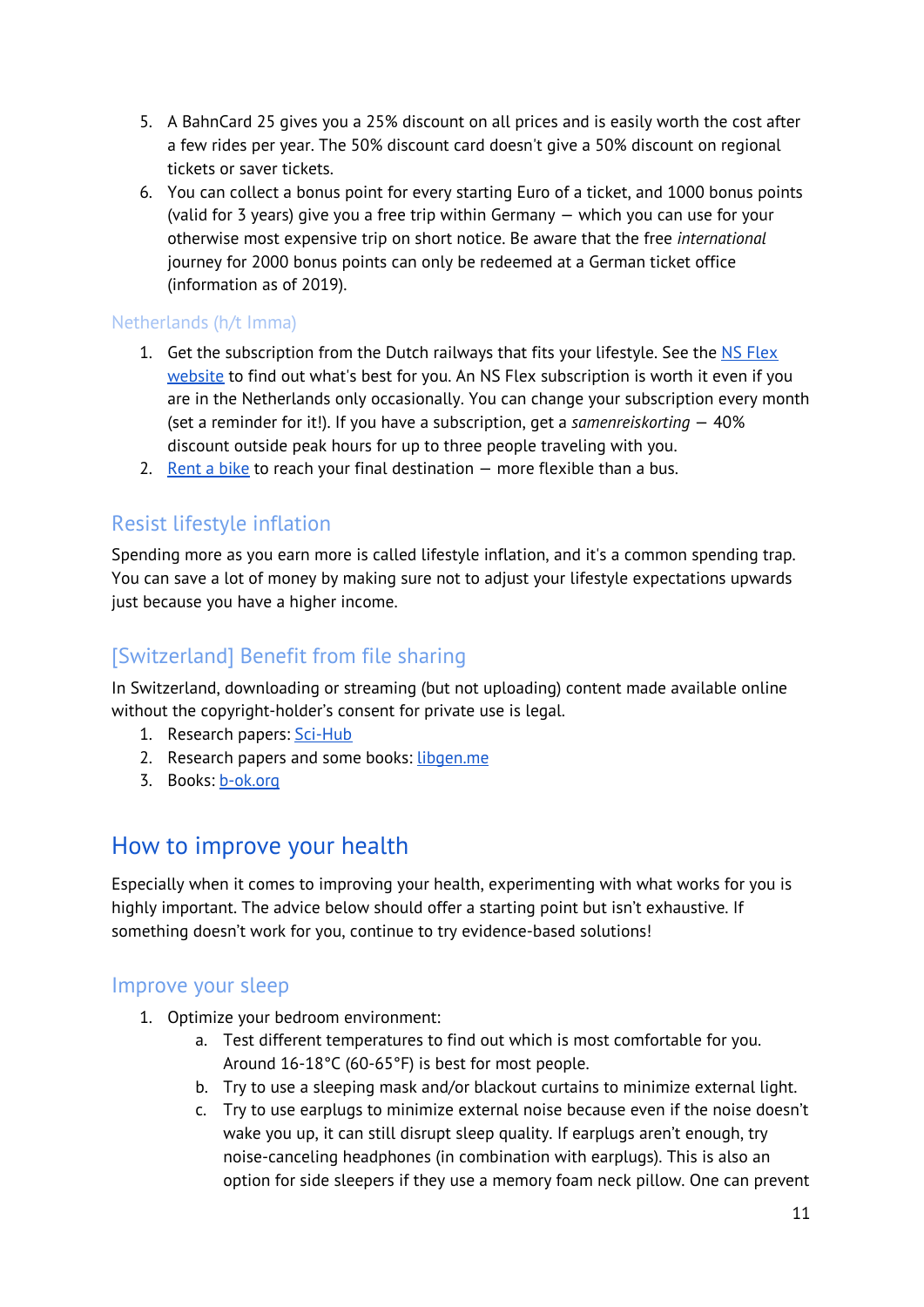the headphones from turning themselves off by having quiet music or a group of tracks of [silence](https://github.com/anars/blank-audio) playing on a loop on the lowest volume (h/t Miles).

- 2. Increase bright light exposure during the day and reduce blue light exposure in the evening (e.g. using Twilight on Android, f.lux on Windows, Redshift on Linux).
- 3. Don't consume caffeine late in the day.
- 4. Try to sleep and wake at consistent times.
- 5. Try a [melatonin](https://slatestarcodex.com/2018/07/10/melatonin-much-more-than-you-wanted-to-know/) supplement. The recommended dosage is 0.3 mg even though most supplements contain 10-30 times that amount (h/t Miles).
- 6. Rule out a sleep disorder.
- 7. Go through the program 40 [Winks](https://programs.clearerthinking.org/40_winks.html) from ClearerThinking (h/t Misha).

### <span id="page-11-0"></span>Move your body regularly

These are the key points from a [post](https://forum.effectivealtruism.org/posts/St3PGuJyquze9TJhx/physical-exercise-for-eas-why-and-how-1) written by Severin Trösch, an EA exercise scientist, about evidence-based recommendations on physical exercise:

- 1. Why exercise?
	- a. Exercise can enhance productivity (and thus impact) of EAs in two ways:
		- i. *Acute* enhancement of cognitive performance.
		- ii. *Medium and long-term* improvement of physical and mental health.
- 2. How to exercise?
	- a. Moderate-intensity and/or vigorous-intensity cardio exercise for at least 20 minutes per day on at least 3 days per week is recommended.
	- b. Additionally, resistance exercise  $(-3 \times 10$  repetitions with high intensity) for each of the major muscle groups should be performed on 2-3 days per week (can be combined with cardio).
	- c. Implementation example: Daily active commuting (fast walking or riding a bicycle for a total of ~30 min per day) and a twice-per-week visit to the gym (resistance exercise with initial supervision by a fitness-professional).
	- d. Two more (quided) inspirations for exercise: The  $StrongLifts$  5x5 program and a [high-intensity](https://journals.lww.com/acsm-healthfitness/fulltext/2013/05000/high_intensity_circuit_training_using_body_weight_.5.aspx) circuit workout.

<span id="page-11-1"></span>Additionally, How to Pick a [Program](https://darebee.com/pick-a-program.html) can help you to find a program you can stick to (h/t Misha).

# Minimize getting sick

The only way you get sick is when you come into contact with a virus or bacteria. Cold and dry air may irritate your mucous membranes, which makes your body more receptive to a cold virus. But you still need to come in contact with the virus. Therefore, you should minimize the risk of catching the virus with the following tips:

- 1. Try to touch your mucous membranes (e.g. your eyes, mouth) as little as possible.
- 2. When it comes to getting sick, getting a good night's sleep is the best way to minimize the intensity.
- 3. Keep a disinfectant with you at any time. Make sure to disinfect your hands after touching surfaces like door handles or light switches other people touched before. Especially if there are sick people around. In case you work in an office, ask your employer to have a disinfectant available, e.g. in the bathroom or kitchen. While traveling, you should disinfect your hands and surfaces you use frequently. Especially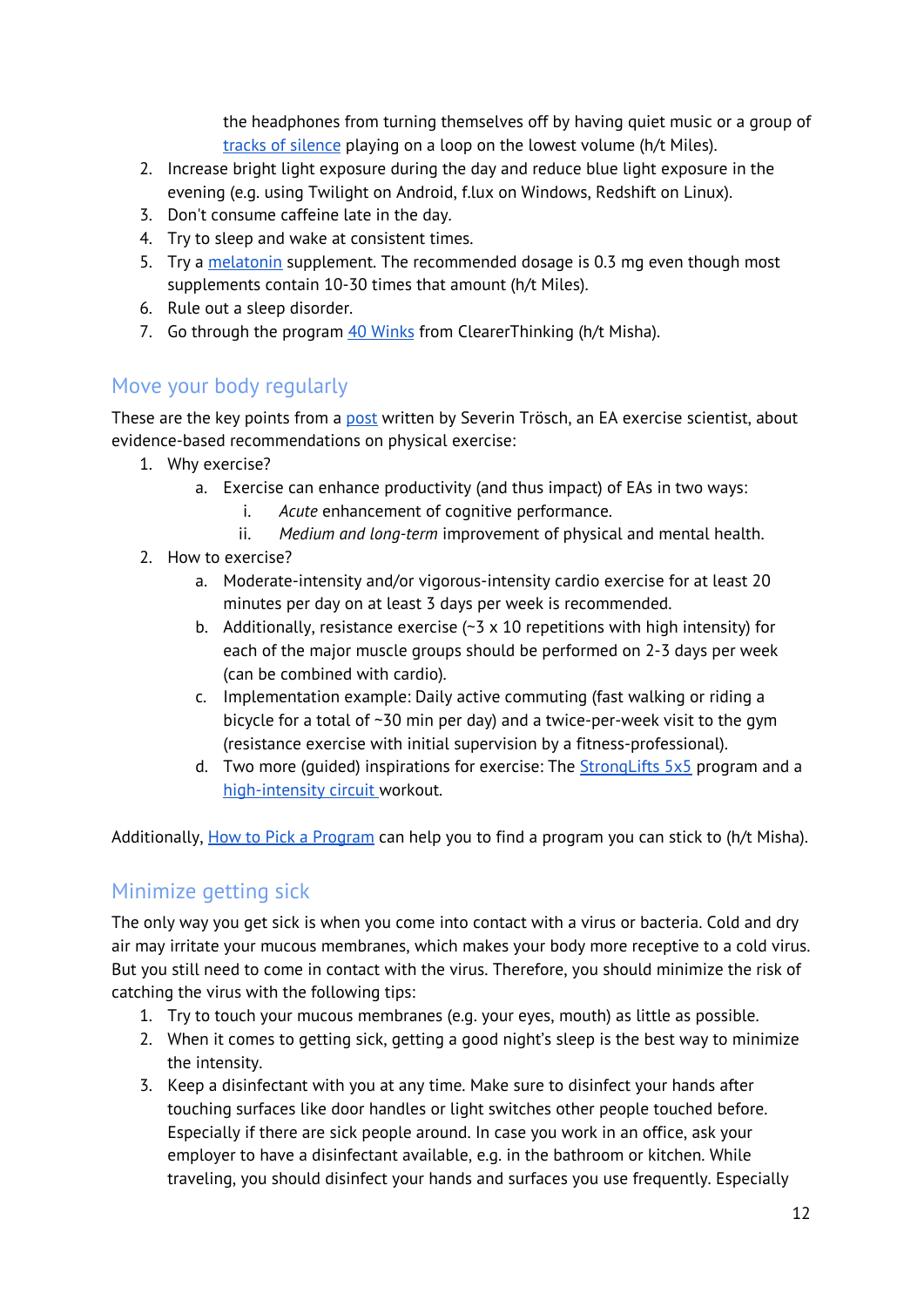on planes, where the air is very dry, make sure to disinfect your folding table. Additionally, you shouldn't drink tea or coffee on planes because they use fairly low-quality water and it's not unlikely to get sick after drinking these kinds of drinks. Instead, choose bottled or canned drinks.

- 4. Zinc is pretty much the only supplement which was shown to reduce the intensity of colds. Make sure to start taking zinc as soon as you feel the first symptoms creeping up. You should take up to 70 mg of zinc daily but start with a lower dosage since you can already feel quite nauseous after ~30 mg.
- 5. [Switzerland] To ensure proper care in case of incapacitating medical emergencies, you can name someone to represent you using a [Vorsorge-Auftrag](http://vorsorgeauftrag-vorlage.ch/wp-content/uploads/2017/05/Vorlage-Vorsorgeauftrag.pdf) (needs to be completely hand-written!). You can also transmit specific instructions using a Patientenverfügung (h/t Lars).

### <span id="page-12-0"></span>Optimize your eating habits

- 1. Gaining and losing weight: If you consume more calories than you burn, you will gain weight (and vice versa). In case you want to gain or lose weight, keep it simple. Adjust the amount of food you consume and the amount of exercise you do.
- 2. Take supplements: *[Veganhealth.org](https://veganhealth.org/daily-needs/)* is a very good evidence-based resource on which supplements to take. While it is optimized for vegans, many of the supplement recommendations also apply to non-vegans. One important supplement that's missing on veganhealth.org (because it's not needed in the U.S.) is selenium. If you're in Europe, you should supplement selenium (or make sure you get foods from selenium-rich soils). Conveniently, *[Veg1](https://www.vegansociety.com/shop/supplements/veg-1-blackcurrant-180-tablets)* contains selenium in addition to vitamin B12, vitamin D, and iodine. Thus, we only supplement Veg1 and omega-3 DHA from algae.
- 3. Consume greens: [Powdered](https://www.bulkpowders.co.uk/complete-greens.html) greens (£25 for 100 days) can help you to eat enough green vegetables (h/t Misha). This can be especially hard because of the relatively high costs and the low shelf-life of green vegetables. BulkPowders very often offer discounts, so it makes sense to wait for the products to be ~40% off.
- 4. Simple substitutions of animal products:
	- a. Whey protein powder:
		- i. Ideally, replace it with pea protein powder if you don't mind the taste
		- ii. Otherwise soy protein powder (but make sure you also get other protein (from seitan and beans) in your meals)
	- b. Cow's milk:
		- i. Soy milk is the cheapest. Use unsweetened soy milk for cooking and sweetened (vanilla) soy milk for direct consumption. Use sweetened soy milk for cappuccino as it's very good at foaming (it depends on the brand though). However, make sure to always add the coffee to the milk (not the other way around) and mix them at a similar temperature to prevent clotting.
		- ii. Some people prefer almond, rice, or oat milk taste-wise but are a bit more expensive.
	- c. Eggs: Replace one egg with half a banana when baking. Alternatively, buy a designated egg replacement (online or in health food stores).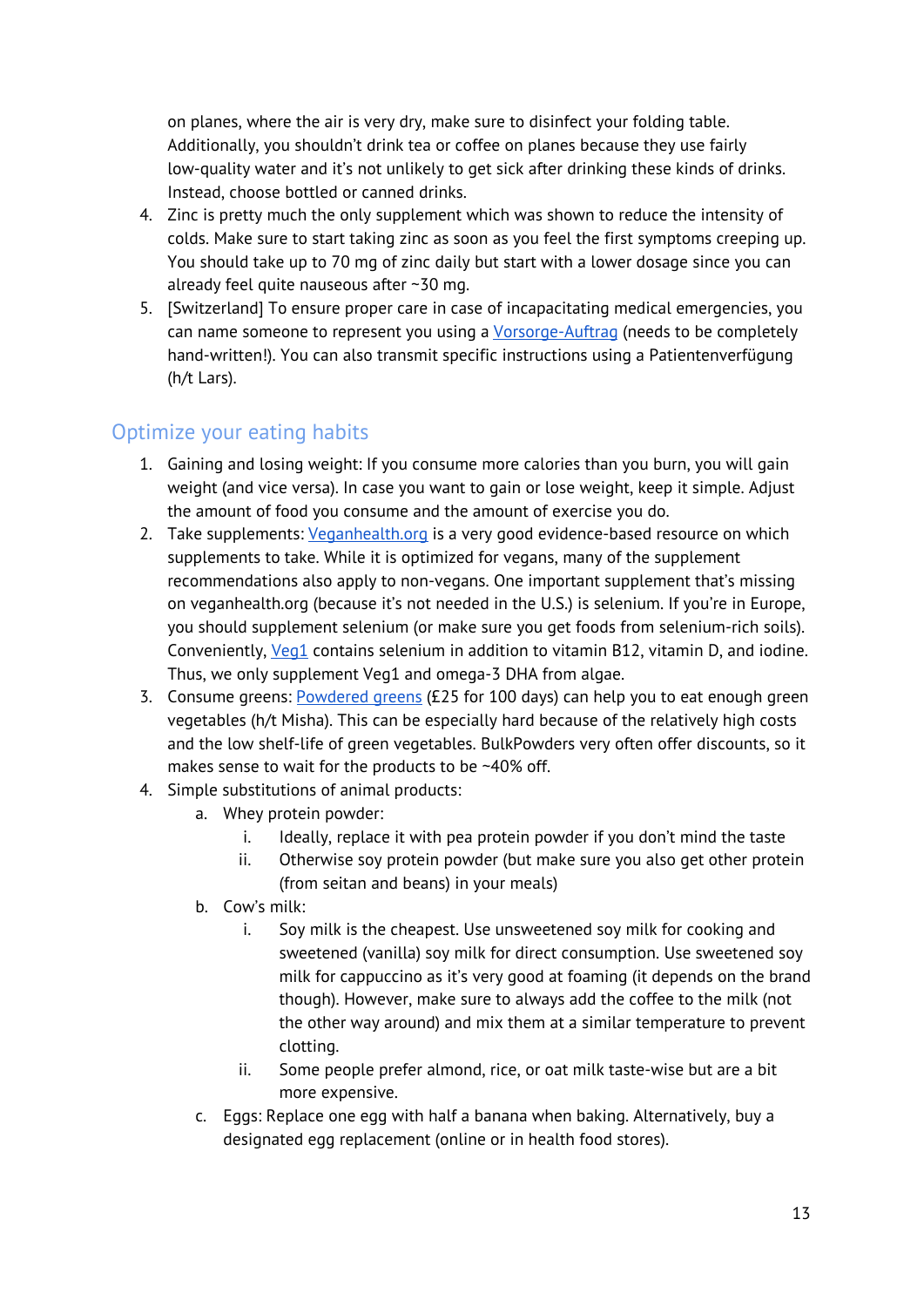- d. This [spreadsheet](https://docs.google.com/spreadsheets/d/1FyWm_r7qHsvpwvdXPzdFoboSPbgmTAX_zEfWvnTQtUQ/edit#gid=0) created by Joey Savoie compares different brands of plant-based meat and dairy products with regard to similarity to the corresponding animal product, price, size, flavor, texture, smell, and looks. The comparison focuses on products from the US and the UK.
- 5. Use MSG [powder](https://www.amazon.co.uk/Ajinomoto-MONOSODIUM-GLUTAMATE-454G-1LB/dp/B0050O7N4C/ref=sr_1_2?dchild=1&keywords=msg&qid=1586602913&sr=8-2) (£4 for 200 meals) and [nutritional](https://www.amazon.co.uk/Nutritional-Yeast-Flakes-Tasting-Premium/dp/B07LBRN88S/ref=sr_1_12?crid=38KW28E63F8FA&dchild=1&keywords=nutritional+yeast&qid=1586604191&sprefix=nutritional+%2Caps%2C187&sr=8-12) yeast to increase the umami of average plant-based food. There is no good [evidence](https://www.youtube.com/watch?v=E-POAKKH5IM) that it has any negative health effects for an average person but it does make bland, unhealthy food taste great which in turn could lead to a less healthy diet (h/t Misha).

#### <span id="page-13-0"></span>Increase your mental health

- 1. People with seasonal affective disorder (SAD) should consider buying a 30K [lumen](https://amzn.to/35uO93c) lamp for \$100. This [blog](https://www.benkuhn.net/lux) post further explains what to look for.
- 2. Cognitive behavioral therapy (CBT) can be used without a therapist, e.g. [Feeling](https://feelinggood.com/) Good by [David](https://feelinggood.com/) D. Burns and/or [UpLift](https://www.uplift.app/)

# <span id="page-13-1"></span>How to increase your happiness

# <span id="page-13-2"></span>Choose your hobbies wisely

Consider the trade-off of costs including overhead vs. happiness: Skiing probably needs 100 times more preparation than watching a film (and even more so for costs). Do you get 100 times more happiness from skiing? This EA forum [post](https://forum.effectivealtruism.org/posts/oQCew7TYn35HycJpq/how-to-have-cost-effective-fun) written by Kat Woods offers a quide on how to maximize fun per dollar with limited resources.

#### <span id="page-13-3"></span>Have a happiness system in place

Unfortunately, everyone has different things which make her or him happy. Therefore, we encourage you to try different relaxation techniques and hobbies to see what appeals to you. Don't be afraid to say no to things other people expect you to find relaxing like social gatherings. Some approaches we liked:

- 1. Be aware of your spare time and try to maximize relaxation, e.g. don't just watch an okayish TV show.
- 2. Try meditation with different approaches and stick to it for a while. For example, there's the app **[Headspace](https://www.headspace.com/)** which offers guided meditation and is well-liked. You can also try different options like eating or walking meditation.
- 3. Rate your happiness at the end of each day with [Daylio](https://daylio.webflow.io/) to better understand what makes you happy.
- 4. Try gratitude journaling by writing down three things you're grateful for at the end of each day.